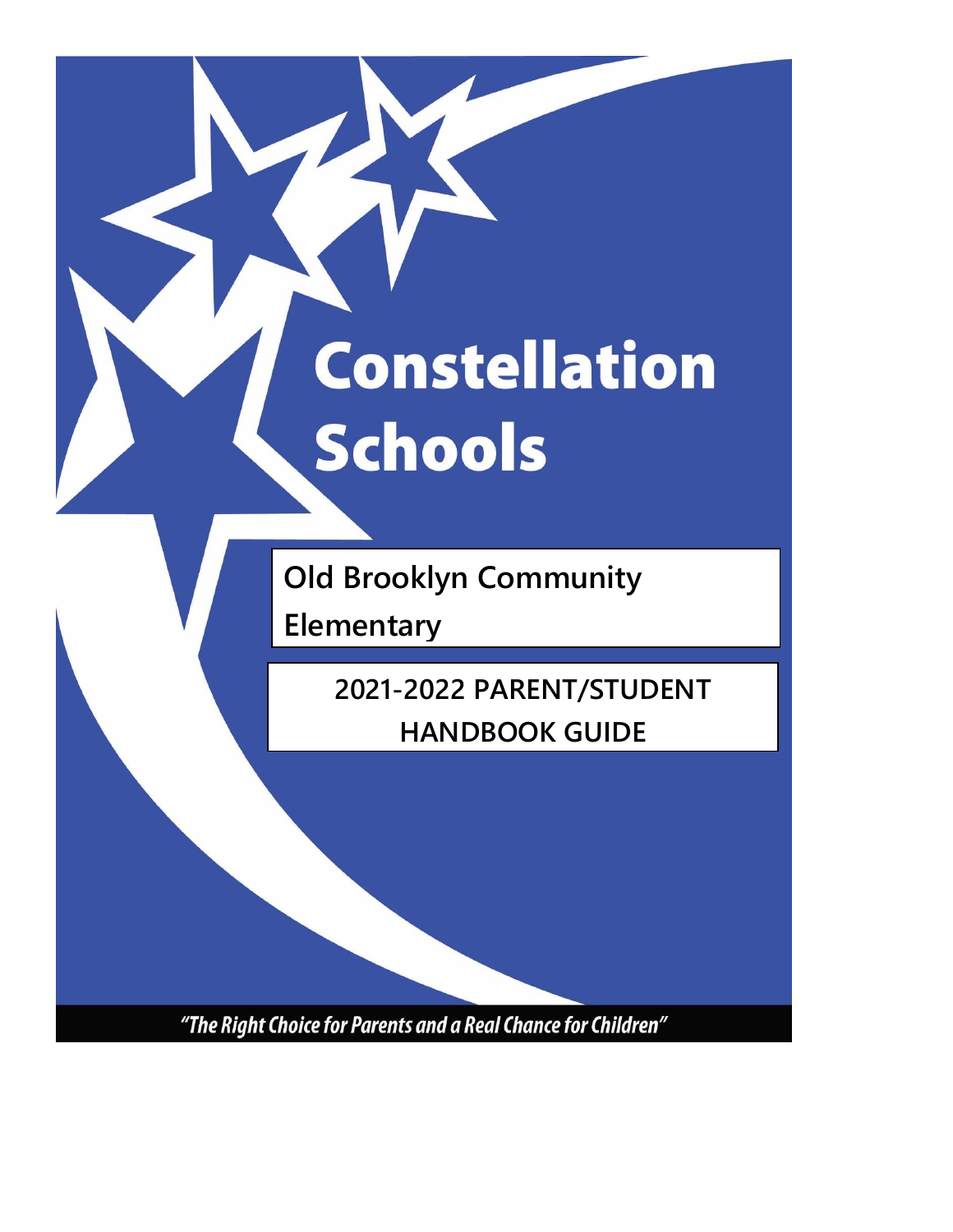## **Contents**

| EMERGENCY PREPAREDNESS AND EVACUATION OF SCHOOL BUILDINGS 5.2090 6 |  |
|--------------------------------------------------------------------|--|
|                                                                    |  |
|                                                                    |  |
|                                                                    |  |
|                                                                    |  |
|                                                                    |  |
|                                                                    |  |
|                                                                    |  |
|                                                                    |  |
|                                                                    |  |
|                                                                    |  |
|                                                                    |  |
|                                                                    |  |
|                                                                    |  |
| THIRD GRADE READING GUARANTEE AND MID-YEAR PROMOTION 2.2070  11    |  |
|                                                                    |  |
|                                                                    |  |
|                                                                    |  |
|                                                                    |  |
|                                                                    |  |
|                                                                    |  |
|                                                                    |  |
|                                                                    |  |
|                                                                    |  |
|                                                                    |  |
|                                                                    |  |
|                                                                    |  |
|                                                                    |  |
|                                                                    |  |
|                                                                    |  |
|                                                                    |  |
|                                                                    |  |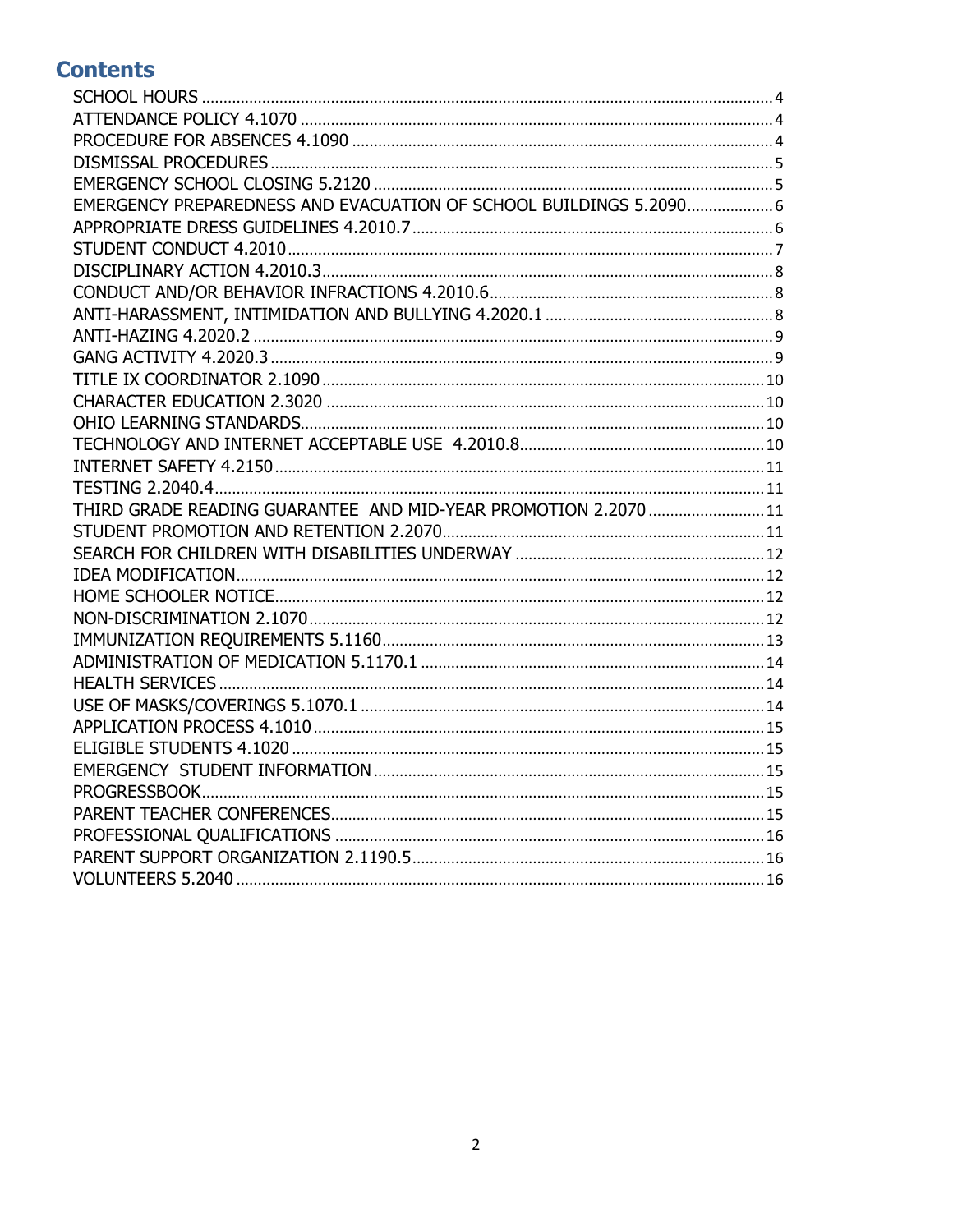## **MISSION STATEMENT**

Constellation Schools provides every child an opportunity to obtain an excellent education built on a foundation of character education for life long success.

## **VISION**

Constellation Schools will create an exceptional learning community characterized by high expectations and academic excellence.

**O**ur students will be actively engaged life-long global learners and become responsible, compassionate involved world citizens.

**O**ur families will support their children and school as important, welcomed members of our diverse learning community.

**O**ur teachers will be inspiring, compassionate and committed to the success of every student.

**O**ur leaders will provide superior service, resources, and support to engage the community and ensure the success of every student.

**O**ur board of Directors will quide our school in creating a culture of excellence that ensures the success of every student.

## **VALUES**

We believe all children deserve an exceptional education in a safe, caring, nurturing environment.

We will create a student focused community of global learners where children excel, are responsible ethical world citizens, prepared for success in career, college and life.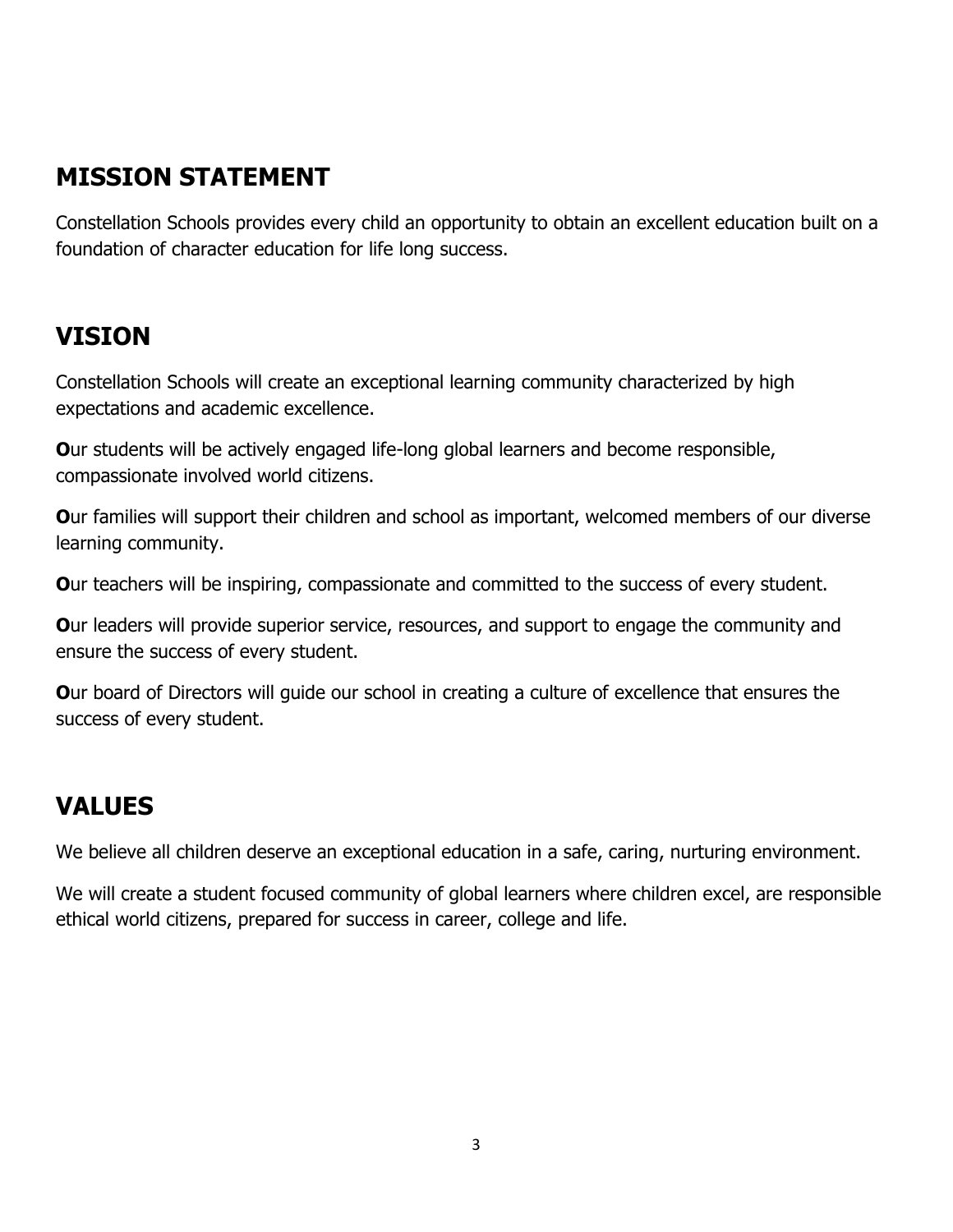## GENERAL INFORMATION

## <span id="page-3-0"></span>**SCHOOL HOURS**

8:00 a.m. – 3:15 p.m.

## <span id="page-3-1"></span>**ATTENDANCE POLICY 4.1070**

Students enrolled in the School must attend School regularly in accordance with the laws of the State. The educational program offered by the School is predicated upon the presence and punctuality of the student and requires continuity of instruction and classroom participation. A parent must contact the School in accordance with the procedure set forth in Policy 4.1090 whenever a student is absent.

Attendance shall be required of all students enrolled at the School during the days and hours that the School is in session. Attendance need not always be within the School facilities, but a student will be considered to be in attendance if present at any place where School is in session by authority of the Board.

Repeated unexcused absences/tardiness shall be grounds for disciplinary action.

A student is tardy when a student is more than five minutes late for School or for a class. If a student misses more than half a class, the student will be marked absent for the class. Any student who, due to a medically-documented physical or mental impairment, is absent for an extended period will not be disciplined. Such students may be entitled to receive an education tailored to their individual needs or abilities as provided for under federal and/or state law.

A student is excessively absent from school if a student is absent from the School with or without legitimate excuse for thirty-eight (38) or more hours in one (1) school month or sixty-five (65) or more hours in one (1) school year. Within seven (7) days of a student becoming excessively absent from School, the attendance officer shall notify the student's parents of the student's absences in writing.

A student is habitually truant if the student is absent without a legitimate excuse for thirty (30) or more consecutive hours, for forty-two (42) or more hours in one (1) school month, or seventy-two (72) or more hours in one (1) school year.

### **Please refer to the complete School Policy 4.1070, which is available on our website at [www.constellationschools.com](http://www.constellationschools.com/)**

## <span id="page-3-2"></span>**PROCEDURE FOR ABSENCES 4.1090**

1. A Parent must call the School to inform the School that his/her child or children will be absent from School. This phone call should take place within the first hour that School is in session.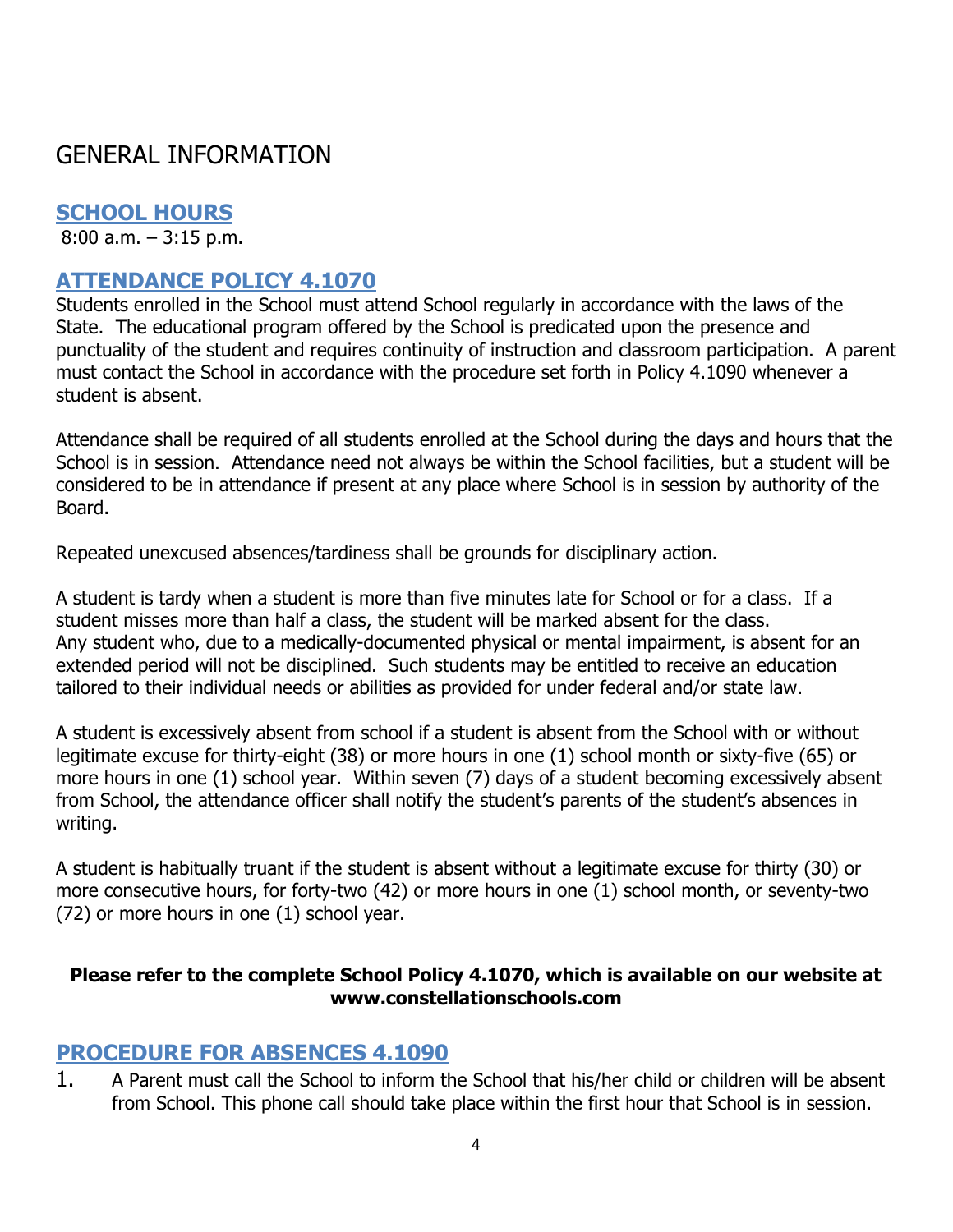- 2. If a Parent fails to call the School as prescribed in Part A, School personnel will call the Parent to inform him/her of the Student's absence.
- 3. In those cases where telephone communication could not be made, School personnel will initiate a written communication to the home of the legal guardian the day of the Student's absence.
- 4. Students who fail to attend school the day of an after school activity or evening event, may be excluded from the activity/event.

### **Please refer to the complete School Policy 4.1090, which is available on our website at www.constellationschools.com**

## <span id="page-4-0"></span>**DISMISSAL PROCEDURES**

Dismissal starts at 3:15 pm.

The dismissal line starts at the intersection of Pearl Road and Dawning. How you travel to arrive at this starting point is up to your discretion. However, you need to keep in mind that all traffic rules will be closely monitored and enforced by the police. Make sure that you are not stopping in front of driveways, or stopping in front of fire hydrants or next to a parked car.

Once you enter the dismissal line off Pearl Road, please proceed to the first driveway to the school and turn left to enter the parking lot. Travel through the parking lot and around the flagpole at the front of the building. You should have a visible sign placed in the driver's side window with the name of the student/s that you will be picking up. Please make sure you have a sign. This helps to speed up the dismissal process.

To exit the parking lot, continue past the flagpole towards the driveway and turn left out of the parking lot towards State Road. Once you are at State Road, please turn right only to ensure the traffic will continue to flow.

Student walkers continue to remain an option for pick up. Your child must be signed up to be a walker ahead of time. We can't accommodate last minute requests. If your child is a walker, he/she will be dismissed out the walker door on the Dawning side. We will not have an assigned staff member supervising the walking door. If you are planning on meeting your child there, you must be on time.

There will be no parking in our parking lot during dismissal. However, feel free to park in any available, legal parking space in the neighborhood, if you would like to meet your child outside the walker door.

## <span id="page-4-1"></span>**EMERGENCY SCHOOL CLOSING 5.2120**

When the School is closed for a weather related condition or an emergency, Teaching and Non-teaching staff will not be required to report.Notification will be through the local media, parent notification system, Constellation Schools Website, Facebook Page and Twitter.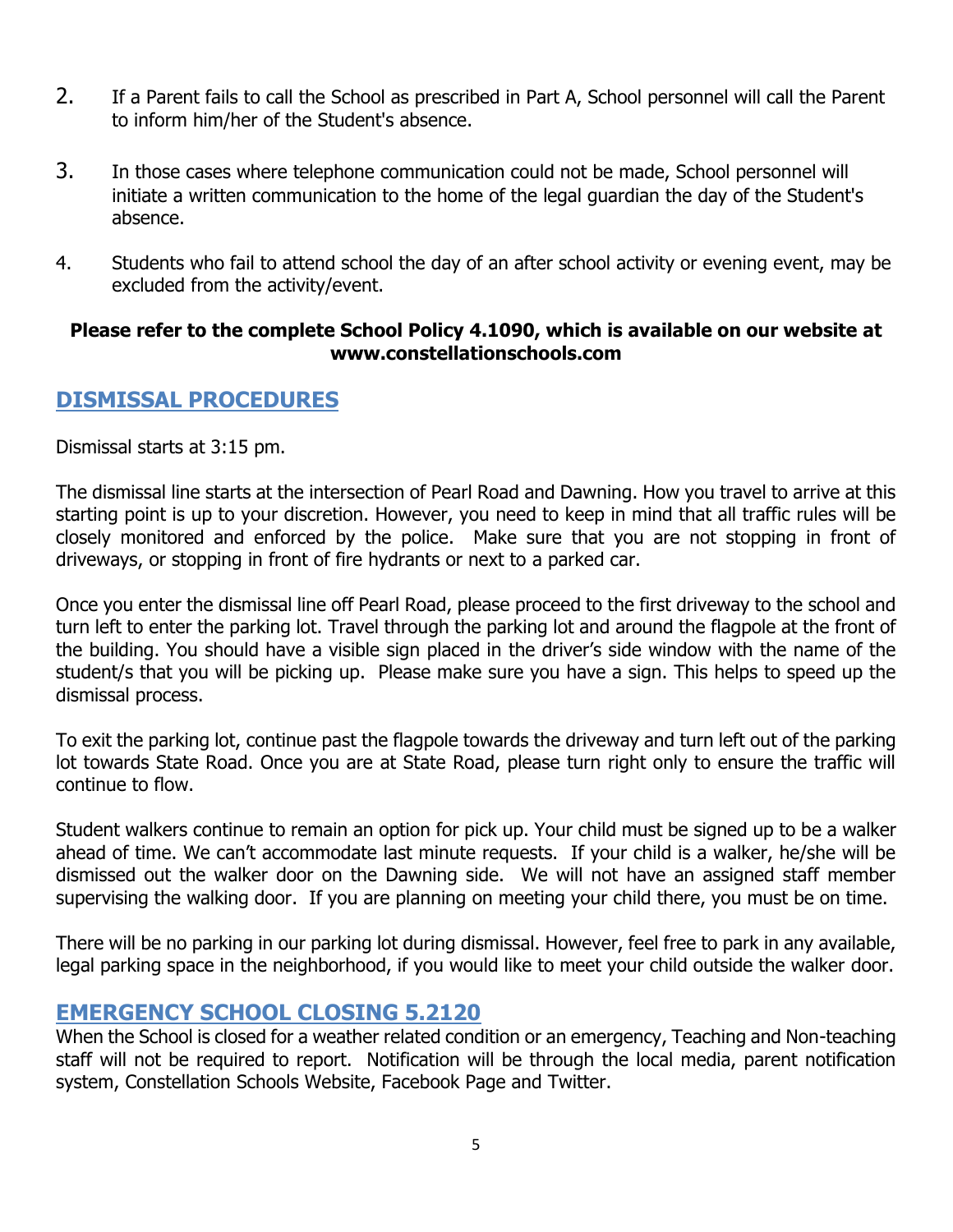#### 1. **Weather Related**

a. The School will close when the local public school district in which it is located closes due to hazardous weather conditions.

b. If the local public school district closes an individual school building, but not the entire district, due to hazardous weather conditions, then the Principal, in consultation with the Executive Director, will determine whether the School will be closed.

### 2. **Non Weather Related Emergency Closing**

a. If the local public school district in which the School is located is closed for a reason other than severe weather or generally hazardous conditions created by the weather, then the Principal, in consultation with the Executive Director, will determine whether the School will be closed.

b. If, prior to the school day beginning, a health and/or safety condition develops in the School building, (i.e. no water, no electricity, no heat, etc.) then the Principal, in consultation with the Executive Director, will determine whether the School will be closed.

#### **Please refer to the complete School Policy 5.2120, which is available on our website at www.constellationschools.com**

## <span id="page-5-0"></span>**EMERGENCY PREPAREDNESS AND EVACUATION OF SCHOOL BUILDINGS 5.2090**

The safety of employees and Students includes preparedness and planning for possible natural and man-made disasters. The Board authorizes a system of emergency preparedness which shall insure that the health and safety of Students and staff are safeguarded.

## **Emergency Evacuation Location**

Mary Queen of Peace 4423 Pearl Road, Cleveland OH 44109

### **Please refer to the complete School Policy 5.2090, which is available on our website at [www.constellationschools.com](http://www.constellationschools.com/)**

## <span id="page-5-1"></span>**APPROPRIATE DRESS GUIDELINES 4.2010.7**

The Board has adopted the following reasonable dress code and grooming guidelines to promote discipline, maintain order, secure the safety of students, and provide a healthy environment conducive to academic purposes. Prohibited Student dress or grooming practices include those which (1) present a hazard to the health or safety of the Student himself/herself or to others in the School, or, (2) materially interfere with school work, create disorder, or disrupt the educational program. All students are expected to wear neat, clean clothing that is appropriate for an educational environment. The Principal may require students to change any attire deemed inappropriate. For this purpose, the Principal may ask the student's parents to bring different clothing to the school, or to remove the child from the premises. Adherence to the dress code is expected from the first day of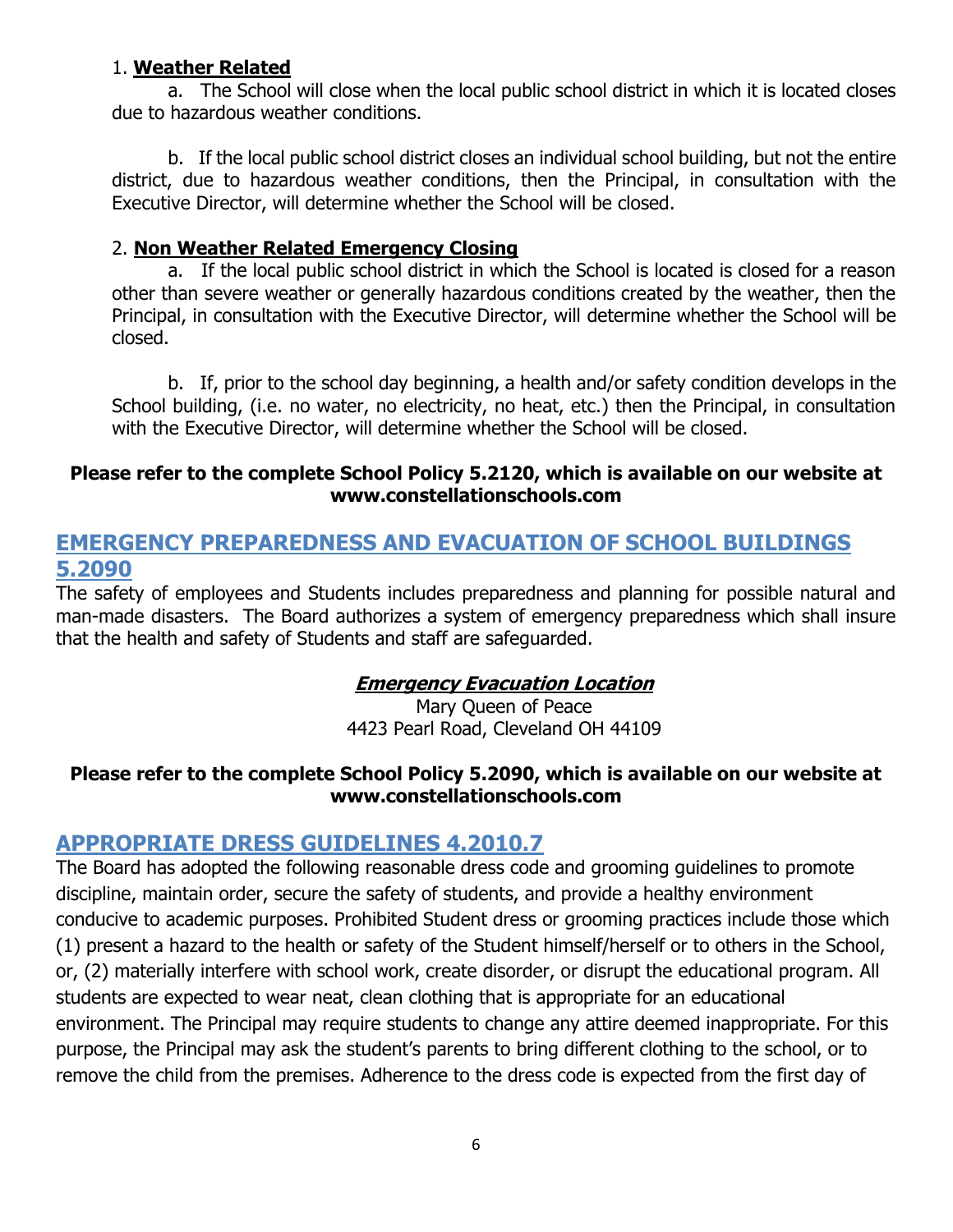school to the last. The school dress code must be worn every day and failure to do so will result in disciplinary action. The dress code consists of the following:

- White, light blue or navy blue button down shirts with collars or polo's
- Black or navy blue dress pants
- Navy blue or black knee length skirts or jumpers
- Navy blue or black knee length uniform style dress shorts may be worn when temperatures exceed 80 degrees.
- Navy blue, white, black, or light blue sweaters
- White or light blue turtlenecks may be worn under shirts or sweaters
- Navy blue, black or Constellation sweatshirts may be worn in cool weather. ABSOLUTELY NO HOODED SWEATSHIRTS/GARMENTS MAY BE WORN DURING SCHOOL.
- Navy blue or black ties (optional)
- Black, white or navy blue socks
- Black dress shoes are preferred. Clean tennis or basketball shoes in good condition may be worn. (boots may be worn to school in the winter but must be removed during school)
- Plain belts black or brown no decorations

Violations to the uniform requirement include, but are not limited to:

- Any clothing not identified above
- Any clothing with pictures or wording
- Hooded sweatshirts
- Sweatpants
- Open toed shoes
- Tennis shoes that light up, are neon bright or glitter styles
- Visible tattoos
- Jeans
- Piercing Students may wear no more than two small post earrings per ear; worn in the ear lobe
- T-shirts
- Jewelry
- Any shirts that expose the shoulders or have a V neck
- Any clothing, shoes, hair color or style deemed inappropriate by the Principal

## **Please refer to the complete School Policy 4.2010.7, which is available on our website at www.constellationschools.com**

## <span id="page-6-0"></span>**STUDENT CONDUCT 4.2010**

The School is a "character education" school in addition to being focused on high academic achievement for children, and we believe it is important to live and practice the values, positive character traits and behaviors that we teach every day. Character development is an essential part of the education that takes place in the school. To ensure an environment conducive to learning we have developed specific rules, regulations, policies and procedures to provide guidance to  $(1)$  students – so that there will be no ambiguity at to what is expected, and, (2) staff – so that when it is necessary to discipline a student, it will be done fairly and respectfully. It is essential that the disciplinary policies and procedures adopted by the Board be consistently applied to all students. All employees are expected to know and enforce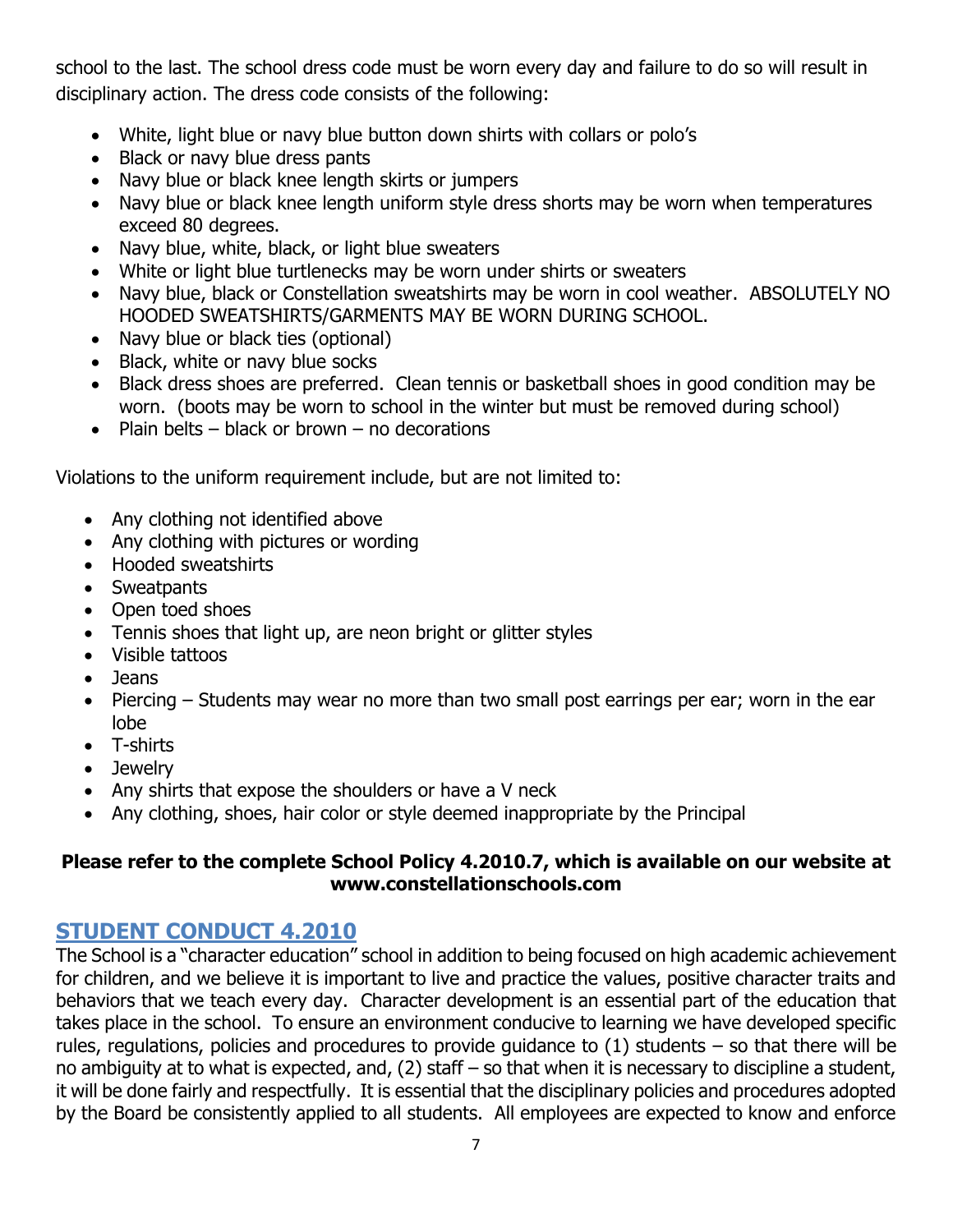these policies and procedures. Disciplinary Policies and Procedures may be amended or modified, from time-to-time, as the Principal deems necessary and/or advisable. Our expectations are as follows:

- Students will respect authority and conform to school rules of conduct
- Students will be respectful of one another
- Students will respect the rights and property of others, including teachers, students, and the school
- Non-violence, peace and concern for one another is the foundation of all school activity
- Each person possesses unique gifts that should be recognized and accepted
- Students will attend school every day, be on time, and be prepared to learn
- Students will comply with the appropriate dress code each day and will present a neat, clean appearance
- Students will exercise self-discipline and self-control in all aspects of school activities
- Students will assist in maintaining an orderly, clean school environment
- Students have an affirmative obligation to report violations of this Code of Conduct or other School policies and rules

#### **Please refer to the complete School Policy 4.2010, which is available on our website at www.constellationschools.com**

## <span id="page-7-0"></span>**DISCIPLINARY ACTION 4.2010.3**

Progressive discipline will be utilized whenever possible and appropriate; however, there may be instances where circumstances dictate immediate remedial and corrective actions to protect Students, Staff, or the School. In these cases, the Principal may determine the necessary disciplinary action and the timing of such action.

### **Please refer to the complete School Policy 4.2010.3, which is available on our website at www.constellationschools.com**

## <span id="page-7-1"></span>**CONDUCT AND/OR BEHAVIOR INFRACTIONS 4.2010.6**

All students are expected to conform to the Student Code of Conduct at School, on the School premises, at School activities or functions whether on or off the School premises and on transportation to and from School, if paid for or provided by the School and are subject to the School's disciplinary process when they fail to do so. Students may also be subject to the School's disciplinary process for a violation of the Student Code of Conduct, regardless where it occurs, if the misconduct is directed at School Staff or their property, or otherwise in accordance with law.

#### **Please refer to the complete School Policy 4.2010.6, which is available on our website at www.constellationschools.com**

## <span id="page-7-2"></span>**ANTI-HARASSMENT, INTIMIDATION AND BULLYING 4.2020.1**

The School prohibits acts of harassment, intimidation, or bullying (including cyber-bullying) of any student on school property or at school-sponsored events (any event conducted on or off School property, including School buses and other School related vehicles, that is sponsored, recognized or authorized by the Board). A safe and civil environment in the School is necessary for students to learn and achieve high academic standards.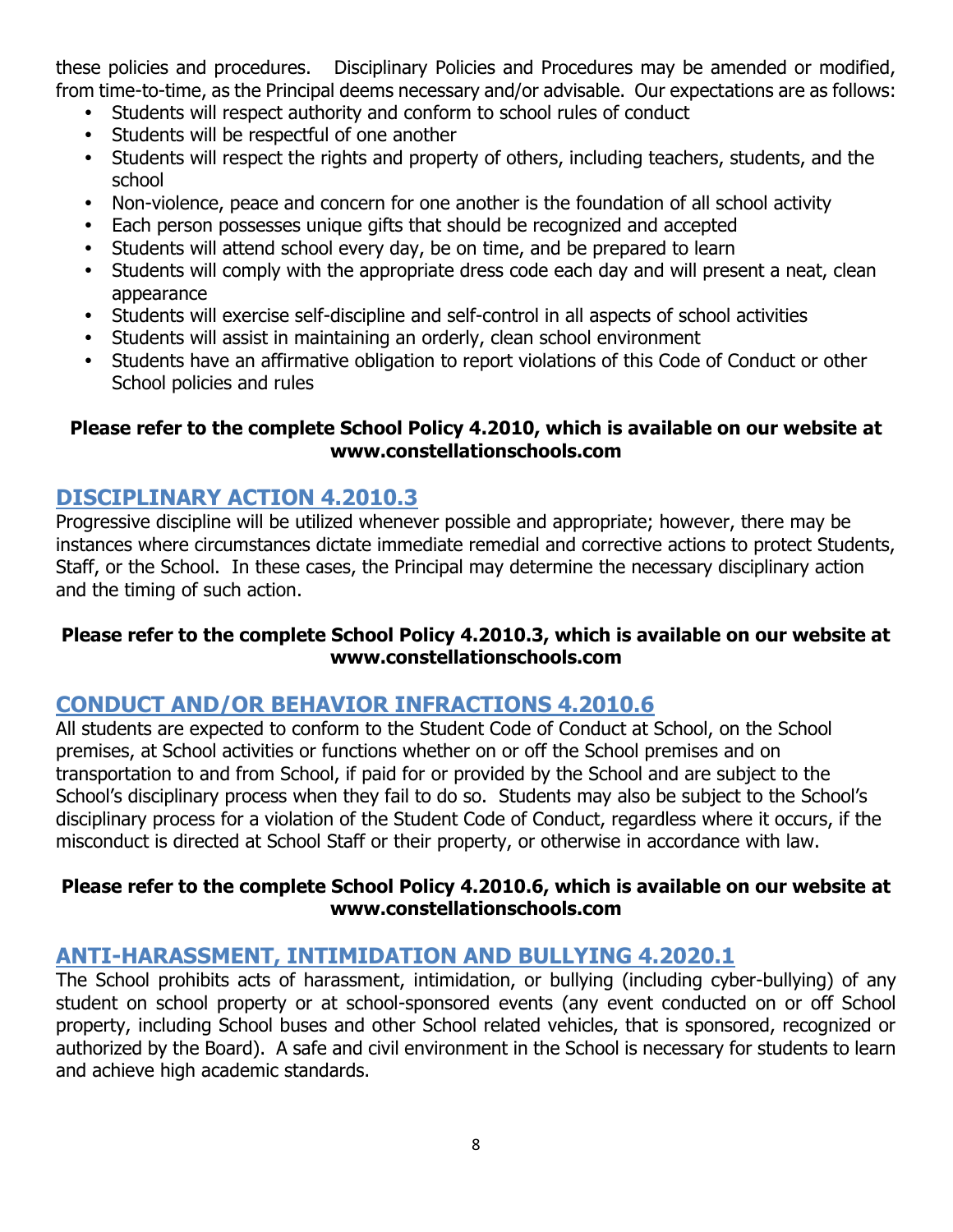#### **Please refer to the complete School Policy 4.2020.1, which is available on our website at www.constellationschools.com**

### <span id="page-8-0"></span>**ANTI-HAZING 4.2020.2**

The School prohibits all acts of hazing. Hazing, like other violent and disruptive behaviors, is conduct that disrupts both a student's ability to learn and the School's ability to educate its students in a safe and civil environment.

Hazing or hazing activity means doing any act or coercing another, including the victim, to do any act of initiation into any student or other organization that causes or creates a substantial risk of causing mental or physical harm to any person. For purposes of this Anti-Hazing policy, mental harm means mental stress, anxiety, physical injury, sickness, injury to feelings, humiliation, mental anguish, and/or depression, connected to and arising from the hazing activity. Permission, consent or assumption of risk by an individual subjected to hazing does not lessen the prohibition contained in this policy.

Hazing activities of any type are inconsistent with the educational process and are prohibited at all times, regardless of whether the activity occurs on or off of property owned, used or controlled by the School, so long as the hazing activity is in any way connected to the activities or incidents that have occurred on property owned, used or controlled by the school. This policy will be actively enforced at all times.

Hazing is a violation of School policy separate and distinct from harassment or other prohibited conduct. No student, including leaders of student organizations, may plan, encourage or engage in any hazing activity. Students having engaged in hazing activity and who fail to abide by this policy are subject to disciplinary action including suspension, expulsion, removal or permanent exclusion as set forth elsewhere in this policy manual, and may be liable for civil and criminal penalties pursuant to State law.

Staff are to be particularly alert to possible conditions, circumstances or events, which might include hazing. If hazing or planned hazing is discovered, involved students are informed by the discovering Staff member of the prohibition contained in this policy and are required to end all hazing activities immediately. All hazing incidences are reported immediately to the Principal or his/her designee.

No Staff shall encourage, permit, condone or tolerate any hazing activities, and Staff who fail to abide by this policy may be subject to disciplinary action and may be liable for civil and criminal penalties pursuant to State law. R.C. 2307.44, 2903.31; 3313.661

#### **Please refer to the complete School Policy 4.2020.2, which is available on our website at [www.constellationschools.com](http://www.constellationschools.com/)**

### <span id="page-8-1"></span>**GANG ACTIVITY 4.2020.3**

The Board believes gangs or gang activity create an atmosphere that seriously disrupts the educational process.

Students are prohibited from engaging in gang activities while at School, on School property, or at School-sponsored events.

As used herein the term "gang" means any ongoing organization, association, or group of three (3) or more persons, whether formal or informal, having as one of its primary activities the commission of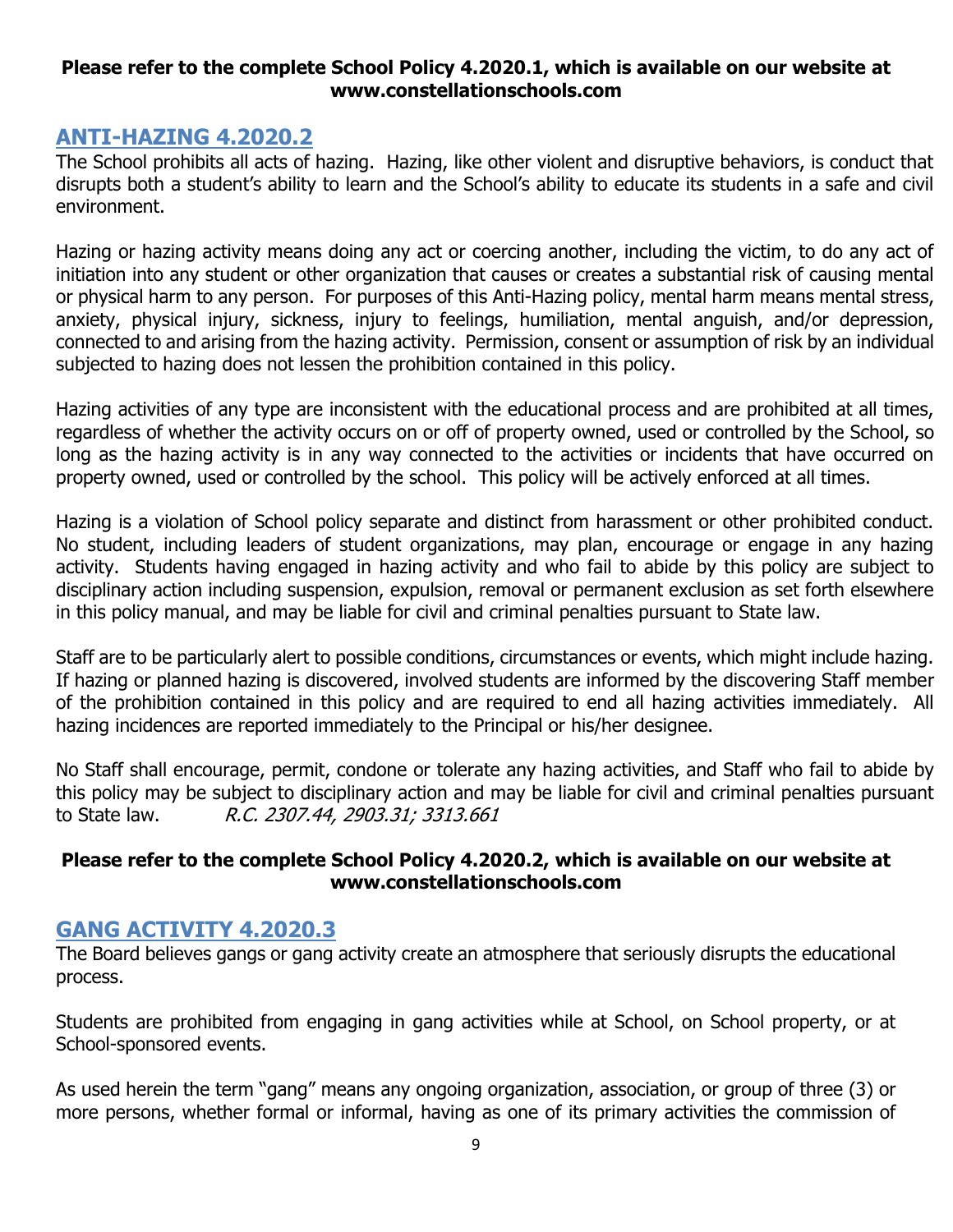one or more criminal acts, which has an identifiable name or identifying sign or symbol, and whose members individually or collectively engage in or have engaged in a pattern of criminal activity.

The term "gang Activity" shall mean any conduct engaged in by a student 1) on behalf of any gang; 2) to perpetuate the existence of any gang; 3) to effect the common purpose and design of any gang; or 4) to represent gang affiliation, loyalty or membership in any way while on School grounds or while attending a School function. These activities include recruiting students for membership in any gang and threatening or intimidating other Students or Staff to commit acts or omissions against his/her/their will in furtherance of the common purpose and design of any gang.

A violation of this policy is grounds for either suspension or expulsion from School.

#### **Please refer to the complete School Policy 4.2020.3, which is available on our website at [www.constellationschools.com](http://www.constellationschools.com/)**

### <span id="page-9-0"></span>**TITLE IX COORDINATOR 2.1090**

The School intends to comply with Title IX of the Education Amendments Act of 1972. As such, the School does not discriminate on the basis of sex in its education program or activities, and is required by Title IX and its regulations not to discriminate in such a manner. The Principal shall be the Compliance Officer/Title IX Coordinator and is responsible for investigating any complaint alleging noncompliance with Title IX.

#### **Please refer to the complete School Policy 2.1090, which is available on our website at [www.constellationschools.com](http://www.constellationschools.com/)**

## **ACADEMICS**

### <span id="page-9-1"></span>**CHARACTER EDUCATION 2.3020**

We work consciously to nurture the character development of each student by teaching and modeling excellent core values. Our character education philosophy is the basis of our school-wide code of conduct.

#### **Please refer to the complete School Policy 2.3020, which is available on our website at www.constellationschools.com**

#### <span id="page-9-2"></span>**OHIO LEARNING STANDARDS**

Our curriculum is aligned with the Ohio's New Learning Standards and is designed to guide students toward their grade level goals. Content areas include: Language Arts, Math, Science, Social Studies, The Arts, Computer Technology, Health, Physical Education and Character Education (values).

#### <span id="page-9-3"></span>**TECHNOLOGY AND INTERNET ACCEPTABLE USE 4.2010.8**

All users are expected to use the technology available at the School in a manner appropriate to the School's academic and moral goals. Technology includes, but is not limited to, cellular telephones, beepers, pagers, radios, CD/MP3/DVD players, video recorders, video games, personal data devices, computers, other hardware, electronic devices, software, Internet, e-mail and all other similar networks and devices. Users are expected to be responsible and use Technology to which they have access appropriately. Obscene, pornographic, threatening, or other inappropriate use of Technology,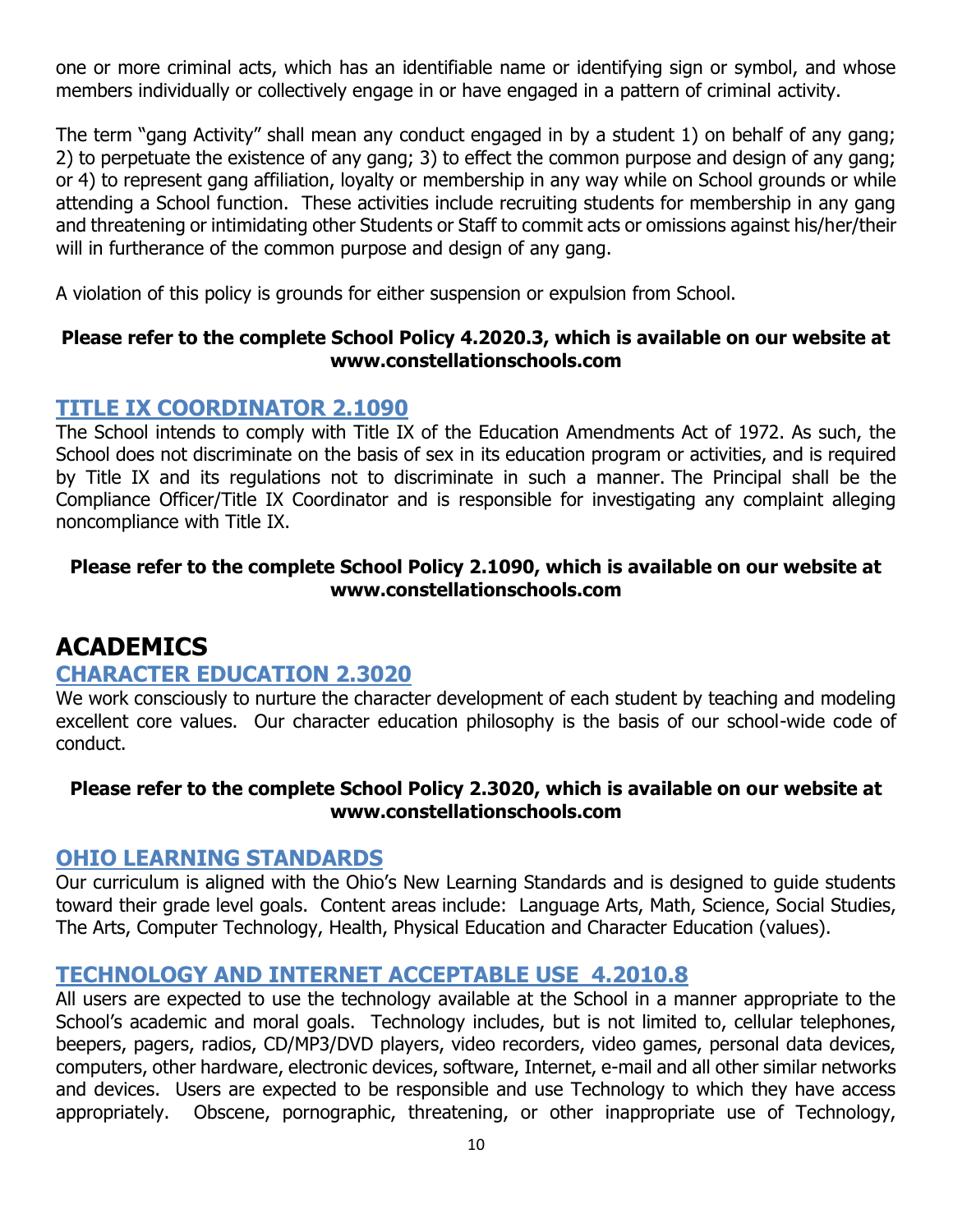including, but not limited to, e-mail, instant messaging, web pages, and the use of hardware and/or software which disrupts or interferes with the safety and welfare of the School community, is prohibited, even if such uses take place after or off School property (i.e., home, business, private property, etc.). **Failure to adhere to this policy and the guidelines below will result in disciplinary action as outlined in the Student Code of Conduct.**

### **Please refer to the complete School Policy 4.2010.8, which is available on our website at www.constellationschools.com**

## <span id="page-10-0"></span>**INTERNET SAFETY 4.2150**

Constellation Schools takes all reasonable efforts to protect students from harmful or offensive material, including access, oversight, and monitoring; Internet filtering; and education about appropriate online behavior and cyberbullying.

#### **Please refer to the complete School Policy 4.2150, which is available on our website at www.constellationschools.com.**

## <span id="page-10-1"></span>**TESTING 2.2040.4**

Constellation Schools shall assess student achievement in all content areas in compliance with Ohio law and as mandated by the Ohio Department of Education.

### **Please refer to the complete School Policy 2.2040.4, which is available on our website at www.constellationschools.com.**

## <span id="page-10-2"></span>**THIRD GRADE READING GUARANTEE AND MID-YEAR PROMOTION 2.2070**

A student must reach a minimum proficiency score on the Grade 3 Ohio State Test (OST) to move on to fourth grade. If a student does not reach that score, the student may still move on to fourth grade if they qualify for a retention exemption. These exemptions apply to:

- Limited English proficient students who have been enrolled in the U.S. schools for less than three full school years of instruction in an English as a Second Language program;
- Special education students whose IEPs specifically exempt them from retention;
- Any student who has received intensive remediation for two years and was previously retained in kindergarten through third grade; and
- Students who demonstrate reading competency on a Reading OST Alternative approved by the Ohio Department of Education.

### **Please refer to the complete School Policy 2.2070, which is available on our website at www.constellationschools.com**

## <span id="page-10-3"></span>**STUDENT PROMOTION AND RETENTION 2.2070**

The Board recognizes that the personal, social, physical, and educational growth of children will vary, and that they should be placed in the educational setting most appropriate for their needs at the various stages of their growth. Each student will be moved forward in a continuous pattern of achievement and growth that is in harmony with his/her own development. Parent(s) and students are made aware of the instructional objectives, performance standards, and promotion criteria. Periodically during the year teachers shall provide written progress and grade reports. Teachers will also provide evaluation reports to parent(s) and students during teacher-parent conferences. The grading system used to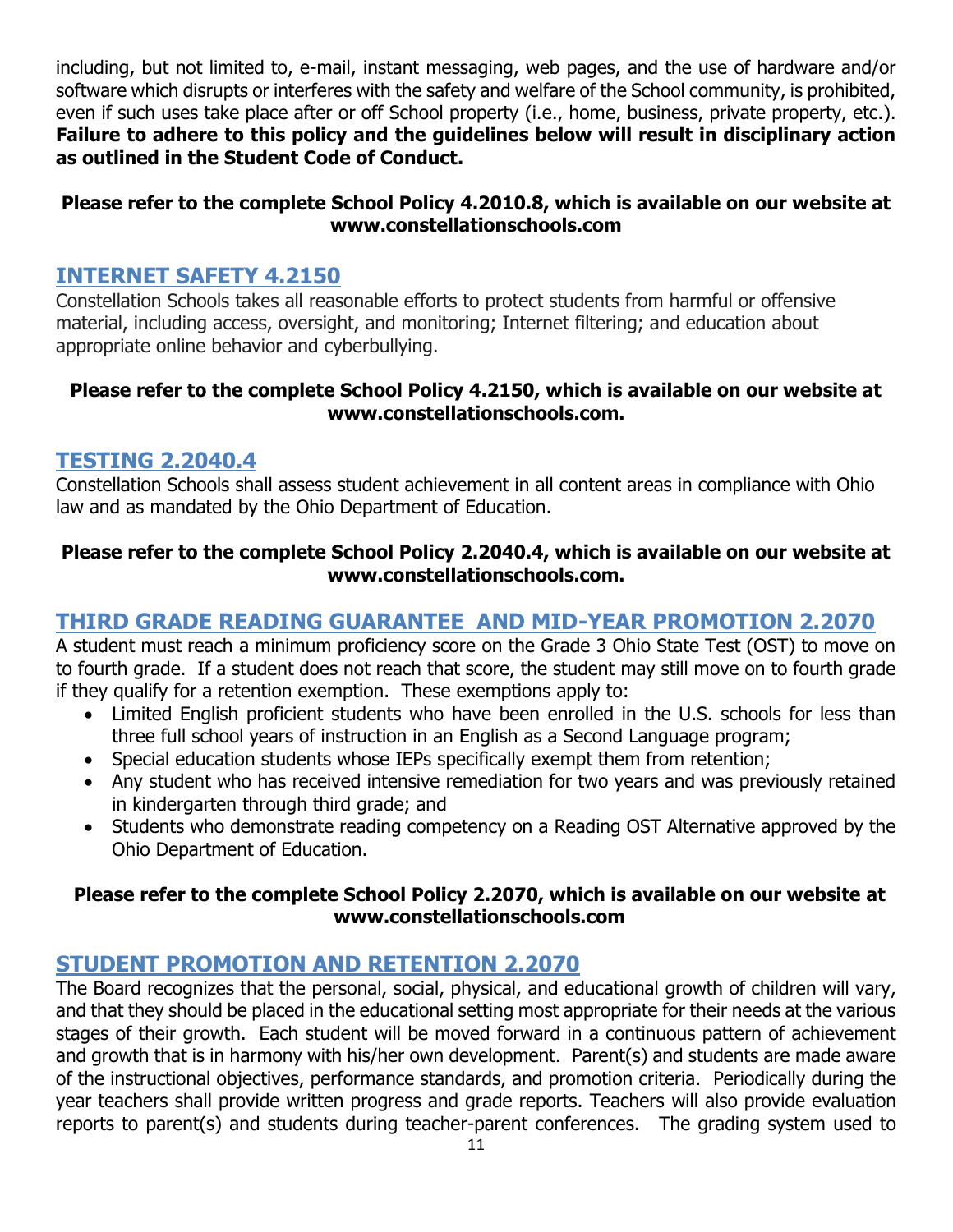measure student progress toward achieving the predetermined instructional objectives and performance standards is applied consistently throughout the School. All promotion and retention decisions are subject to the third grade reading guarantee requirements.

#### **Please refer to the complete School Policy 2.2070, which is available on our website at [www.constellationschools.com](http://www.constellationschools.com/)**

## <span id="page-11-0"></span>**SEARCH FOR CHILDREN WITH DISABILITIES UNDERWAY**

School districts across the state of Ohio are participating in an effort to identify, locate, and evaluate all children from birth through 21 years of age who may have disabilities. Disability, in this instance, means such conditions as hearing impairments, visual impairments, speech or language impairments, specific learning disabilities, emotionally disturbed, multiple disabilities, mental retardation, other health impairments, physical impairments, autism, and traumatic brain injury. Public schools have responded vigorously to federal and state mandates requiring the provision of a free appropriate public education regardless of a child's disability. Before school districts can serve children, they must be found. Many children with disabilities are preschoolers. Parents may not be aware their child has a disability or that there are programs and services available. All information collected will be held in strict confidence and released to others only with parent permission or as allowed by law. For example, the school district will send records on request to a school district or other educational agency in which a student intends to enroll. The parents may have a copy of those records upon request. The school district will keep a record of all persons who review confidential records with the exception of authorized school employees, or other educational agency personnel. The school will also maintain a list of those employees who may have access to records.

### <span id="page-11-1"></span>**IDEA MODIFICATION**

This Constellation school provides educational service to disabled students utilizing funding from the federal government through, IDEA Part B to enhance the basic program. Public comment on the use of these funds is welcome.

## <span id="page-11-2"></span>**HOME SCHOOLER NOTICE**

This Constellation school is a community school established under Chapter 3314 of the Revised Code. The school is a public school, and students enrolled in and attending the school are required to take state mandated assessments and other examinations prescribed by law. In addition, there may be other requirements for students at the school that are prescribed by law. Students who have been excused from the compulsory attendance law for the purpose of home education as defined by the Administrative Code shall no longer be excused for that purpose upon their enrollment in a community school. For more information about this matter, contact the school administration or the Ohio Department of Education.

### <span id="page-11-3"></span>**NON-DISCRIMINATION 2.1070**

The School does not discriminate on the basis of race, color, national origin, sex, disability, or age in its programs and activities and provides equal access to the Boy Scouts and other designated youth groups. The following person has been designated to handle inquiries regarding non-discrimination policies: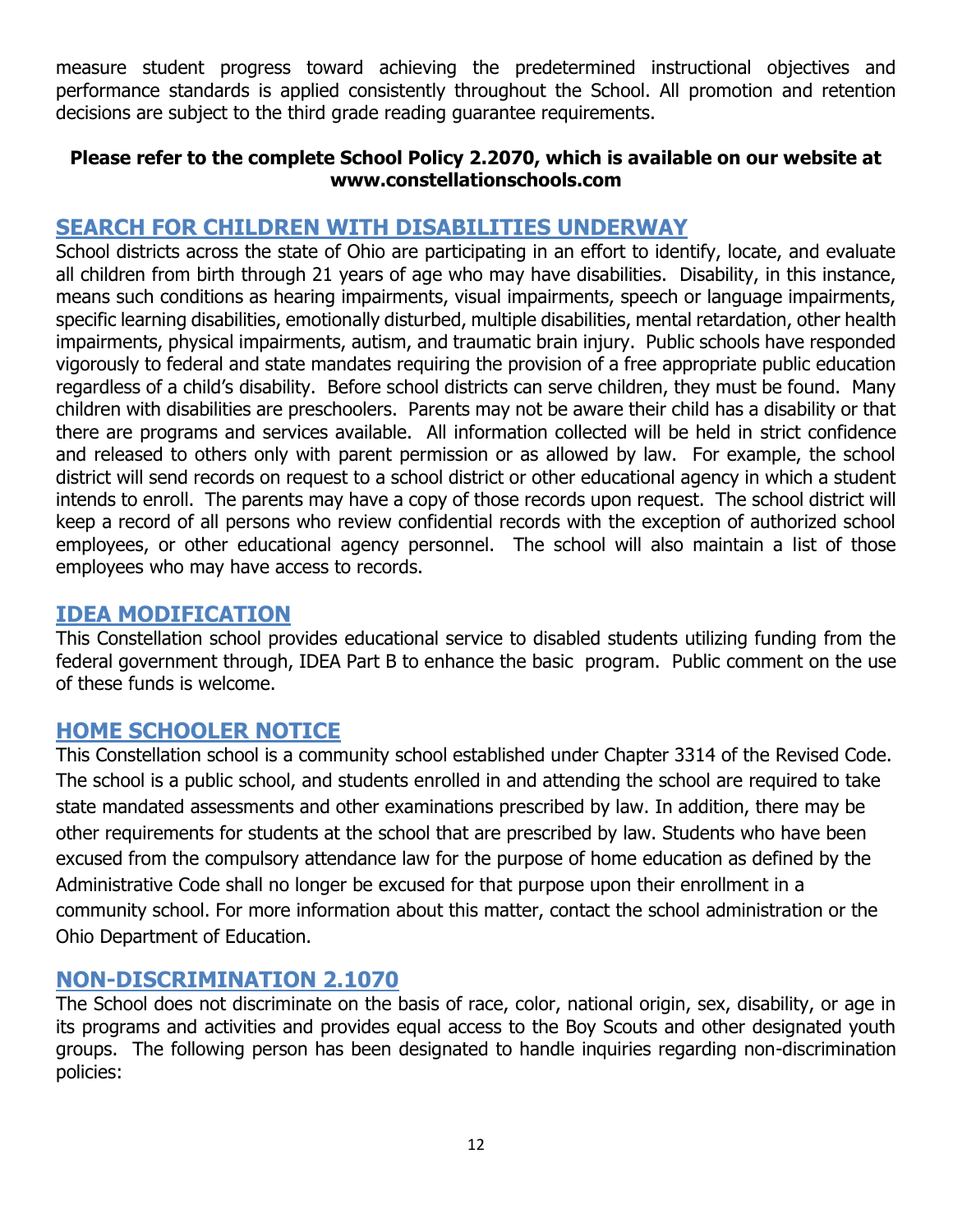Education Program Coordinator 5730 Broadview Road, Parma, OH 44134 216-712-7600

#### **Please refer to the complete School Policy 2.1070, which is available on our website at [www.constellationschools.com](http://www.constellationschools.com/)**

## **STUDENT SERVICES**

## <span id="page-12-0"></span>**IMMUNIZATION REQUIREMENTS 5.1160**

Prior to being enrolled in the School, a child's parent or guardian must provide a complete medical report, including immunization records, signed by the child's physician, including: evidence that the child has been immunized against mumps, poliomyelitis, diphtheria, pertussis, tetanus, rubeola, rubella and varicella. The School will maintain a copy of each student's immunization record and shall make these records available to the child's parent upon request. A copy of the school's summary immunization report shall be provided to the Ohio Department of Health no later than October 15<sup>th</sup> of each year on the forms prescribed by the director of health. Students must be excluded from school on the 14<sup>th</sup> day of school if the immunization record is not on file at the school and is not in compliance with the state requirements.

The following Table represents the State-mandated immunization requirements

|                   | <b>REQUIREMENT FOR THE</b>                                                                                 |
|-------------------|------------------------------------------------------------------------------------------------------------|
|                   | 2021-2022 SCHOOL YEAR                                                                                      |
| <b>VACCINES</b>   | <b>IMMUNIZATIONS</b><br><b>FOR SCHOOL ATTENDANCE</b>                                                       |
|                   | <b>Kindergarten</b>                                                                                        |
| DTaP/DT           | Four (4) or more doses of DTaP or DT, or any combination. If all four doses were given before the          |
| (Pediatric)       | $4th$ birthday, a fifth (5) dose is required. If the fourth dose was administered at least six months      |
| or                | after the third dose, and on or after the $4th$ birthday, a fifth (5) dose is not required.                |
| Tdap/Td           | Grades 1-12                                                                                                |
| (Adult)           | Four (4) or more doses of DTaP or DT, or any combination. Three doses of Td or a combination of Td         |
| Diphtheria        | and Tdap is the minimum acceptable for children age seven (7) and up.                                      |
| , Tetanus,        | <b>Grades 7-12</b>                                                                                         |
| Pertussis         | One (1) dose of Tdap vaccine must be administered prior to entry                                           |
|                   | Kindergarten - 10 Grade                                                                                    |
|                   | Three (3) or more doses of IPV. The FINAL dose must be administered on or after the $4^{\degree}$ birthday |
| <b>POLIO (IPV</b> | regardless of the number of previous doses. If a combination of OPV and IPV was received, four (4)         |
| or OPV)           | doses of either vaccine are required.<br>Grades 11-12                                                      |
|                   | Three (3) or more doses of IPV or OPV. If the third dose of either series was received prior to the        |
|                   | fourth birthday, a fourth (4) dose is required; If a combination of OPV and IPV was received, four         |
|                   | (4) doses of either vaccine are required.                                                                  |
| <b>MMR</b>        | Grades K-12                                                                                                |
| <b>Measles</b>    | Two (2) doses of MMR. The first does must have been received on or after the child's first birthday.       |
|                   | The second dose must be administered at least 28 days after dose one (1).                                  |
| <b>Mumps</b>      |                                                                                                            |
|                   |                                                                                                            |
| Rubella           |                                                                                                            |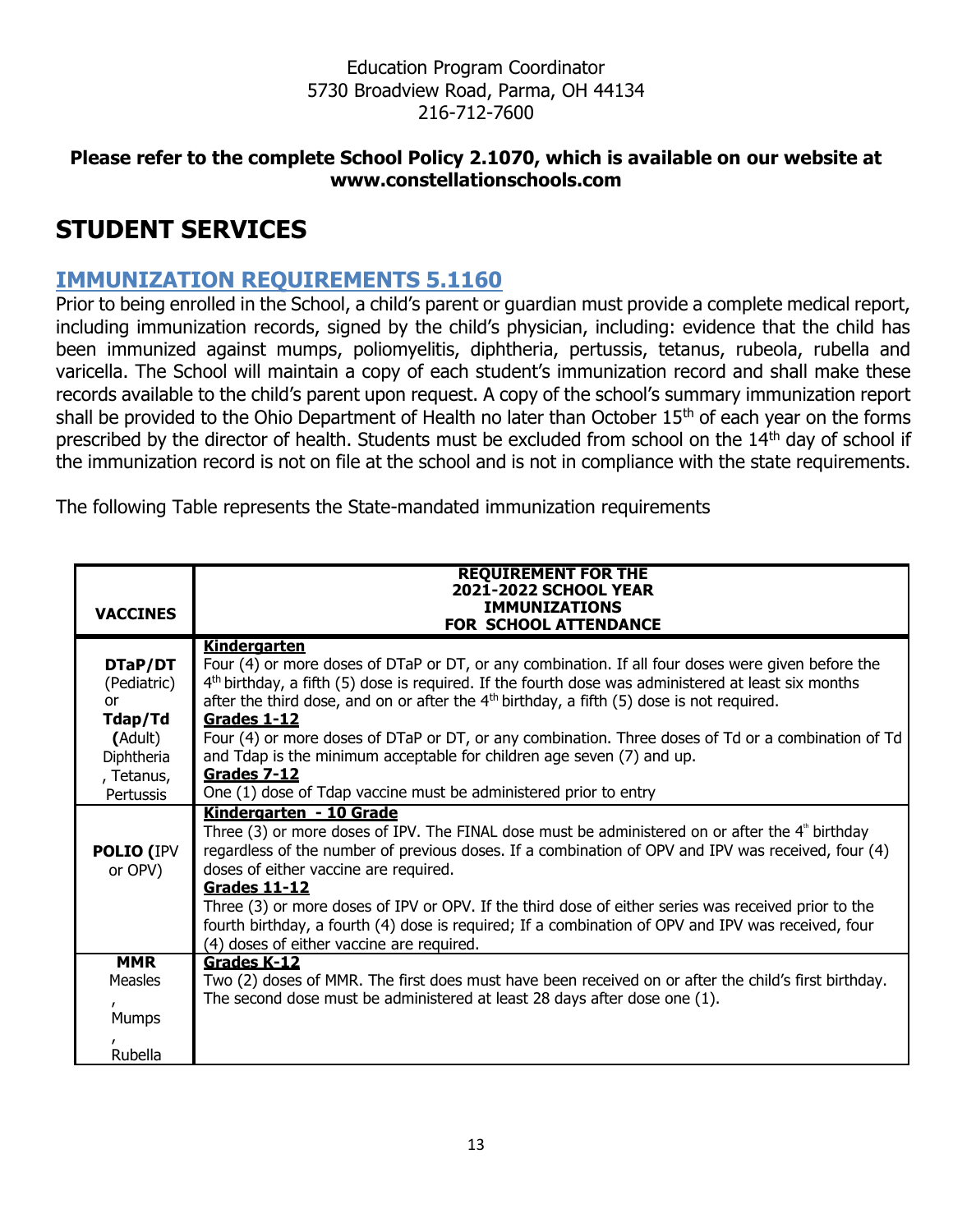| <b>HEP B</b><br>Hepatitis B      | Grades K-12<br>Three (3) doses. The second dose must be administered at least 28 days after the first dose. The<br>third dose must be given at least 16 weeks after the first dose and at least 8 weeks after the<br>second dose.<br>The last dose in the series (third or fourth dose), must not be administered before age 24 weeks. |
|----------------------------------|----------------------------------------------------------------------------------------------------------------------------------------------------------------------------------------------------------------------------------------------------------------------------------------------------------------------------------------|
| <b>Varicella</b><br>(Chickenpox) | Kindergarten - 11<br>Two (2) doses of varicella vaccine must be administered prior to entry. Dose one (1) must be                                                                                                                                                                                                                      |
|                                  | administered on or after the first birthday. The second dose should be administered at least three (3)<br>months after dose one (1); however, if the second dose is administered at least 28 days after the                                                                                                                            |
|                                  | first dose, it is considered valid.<br>Grade 12                                                                                                                                                                                                                                                                                        |
|                                  | One (1) dose of varicella vaccine must be administered on or after the first birthday.                                                                                                                                                                                                                                                 |
| MCV4                             | <b>Grade 7-11</b>                                                                                                                                                                                                                                                                                                                      |
| Meningococca                     | One (1) dose of meningococcal (serogroup A, C, W, and Y) vaccine must be administered prior to                                                                                                                                                                                                                                         |
|                                  | entry.                                                                                                                                                                                                                                                                                                                                 |
|                                  | Grade 12                                                                                                                                                                                                                                                                                                                               |
|                                  | Two (2) doses of meningococcal (serogroup A, C, W, and Y) vaccine must be administered prior to                                                                                                                                                                                                                                        |
|                                  | entry.                                                                                                                                                                                                                                                                                                                                 |

## <span id="page-13-0"></span>**ADMINISTRATION OF MEDICATION 5.1170.1**

The School shall not be responsible for the diagnosis and treatment of student illness. The administration of prescribed medication and/or medically prescribed treatments to a student during school hours will be permitted only when failure to do so would jeopardize the health of the student, or the student would not be able to attend school if the medication or treatment were not made available during school hours, only if a physician's request is completed.

For purposes of this policy, "medication" shall include all medicines including those prescribed by a physician or other licensed health professional authorized to prescribe medicine and any non-prescribed (over-the-counter) drugs, preparations, and/or remedies. "Treatment" refers both to the manner in which a medication is administered and to health-care procedures which require special training, such as catheterization. [O.R.C. 3313.68][3701.8]

### **Please refer to the complete School Policy 5.1170, which is available on our website at www.constellationschools.com**

## <span id="page-13-1"></span>**HEALTH SERVICES**

The School Health Services Program is designed to promote the physical and emotional health of all students. The School Health Services Program provides the following on-site:

• Health Screening: Vision – grades K,  $1,3,5,7$ , 9 and new students Hearing – grades K, 1, 3, 5, 9, 11 and new students

## <span id="page-13-2"></span>**USE OF MASKS/COVERINGS 5.1070.1**

The health and safety of students, staff, and volunteers is paramount to the School. For this reason, and in light of the COVID-19 pandemic, state and local health orders, and guidance from the Ohio Department of Education, the School will comply with this policy for the 2021-2022 school year. Exemptions will be considered on a case-by-case basis.

#### **Please refer to the complete School Policy 5.1070.1, which is available on our website at [www.constellationschools.com](http://www.constellationschools.com/)**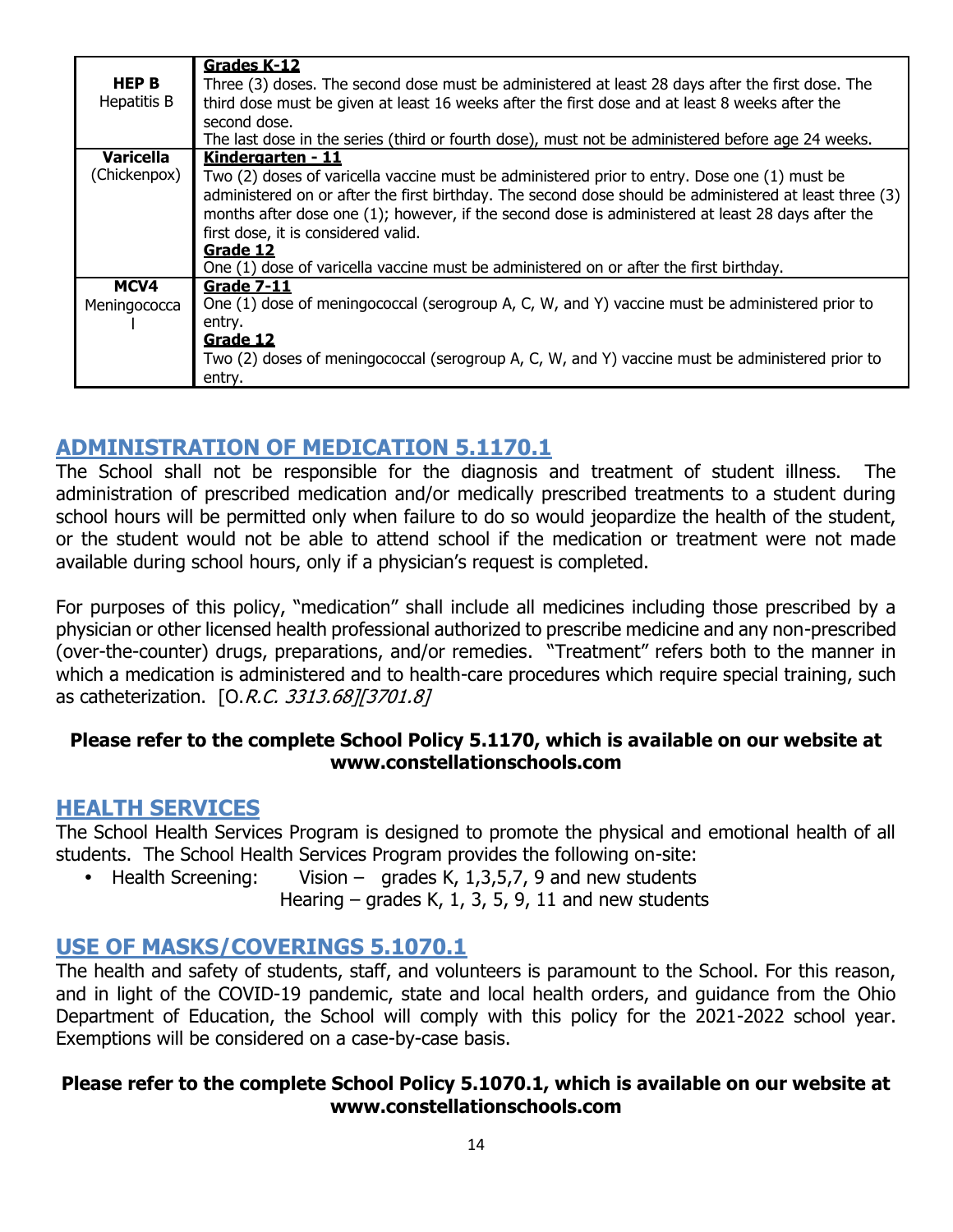## **PARENT RESOURCES**

## <span id="page-14-0"></span>**APPLICATION PROCESS 4.1010**

All admission procedures will be in compliance with Section 3314.06, of the Revised Code. Applications will be available for returning students during January for the succeeding academic year. During January of each year, the school will accept applications from students wishing to re-enroll in the school. Starting February 1, the school will accept applications for new enrollments. Preference will be given to students attending the School and to siblings of such students. Applications submitted after the close of the January application period will be subject to space availability, and will be handled on a first come, first serve basis, until the maximum enrollment has been reached in each grade level. A waiting list may be established.

## <span id="page-14-1"></span>**ELIGIBLE STUDENTS 4.1020**

Students residing in any school district within the State of Ohio are eligible to attend the School. The preferred entry point for enrollment in the school will be kindergarten, however, the Principal, with the approval of the Board, may admit students in any grade. Kindergarten enrollees must be five years old by September 30 of the year the student is to be admitted, or have turned five by the date established by the state to qualify for early enrollment, and successfully completed the School's early enrollment testing. First Grade enrollees must be six years old by September 30 and have successfully completed a developmentally appropriate Kindergarten program, or have an approved waiver. Students enrolling in other grades must have evidence that they successfully completed the prior year course of study.

#### **Please refer to the complete School Policy 4.1020, which is available on our website at www.constellationschools.com**

## <span id="page-14-2"></span>**EMERGENCY STUDENT INFORMATION**

Please provide the school with the most current information on how to contact family members in case of emergency. Parents are required to complete Student Emergency Forms at the beginning of each school year. **When any changes occur during the school year, please submit in writing to the school office changes such as a new home address, phone number, business phone number and persons to be contacted.** In the case of divorce, child custody, or re-marriages, the school should be notified and receive proper documentation. In the absence of documentation, by law, both parents have equal rights.

### <span id="page-14-3"></span>**PROGRESSBOOK**

ProgressBook is a password protected and secure web portal available to all families who have students enrolled in Constellation Schools. It provides access to monitor your child's progress. **Contact the Principal at your child's school for more information.**

### <span id="page-14-4"></span>**PARENT TEACHER CONFERENCES**

We welcome the opportunity to meet and talk with parents regarding their student's progress. Fall Parent-Teacher Conferences are held on November 17<sup>th</sup> and November 18<sup>th</sup>. Winter Parent-Teacher conferences are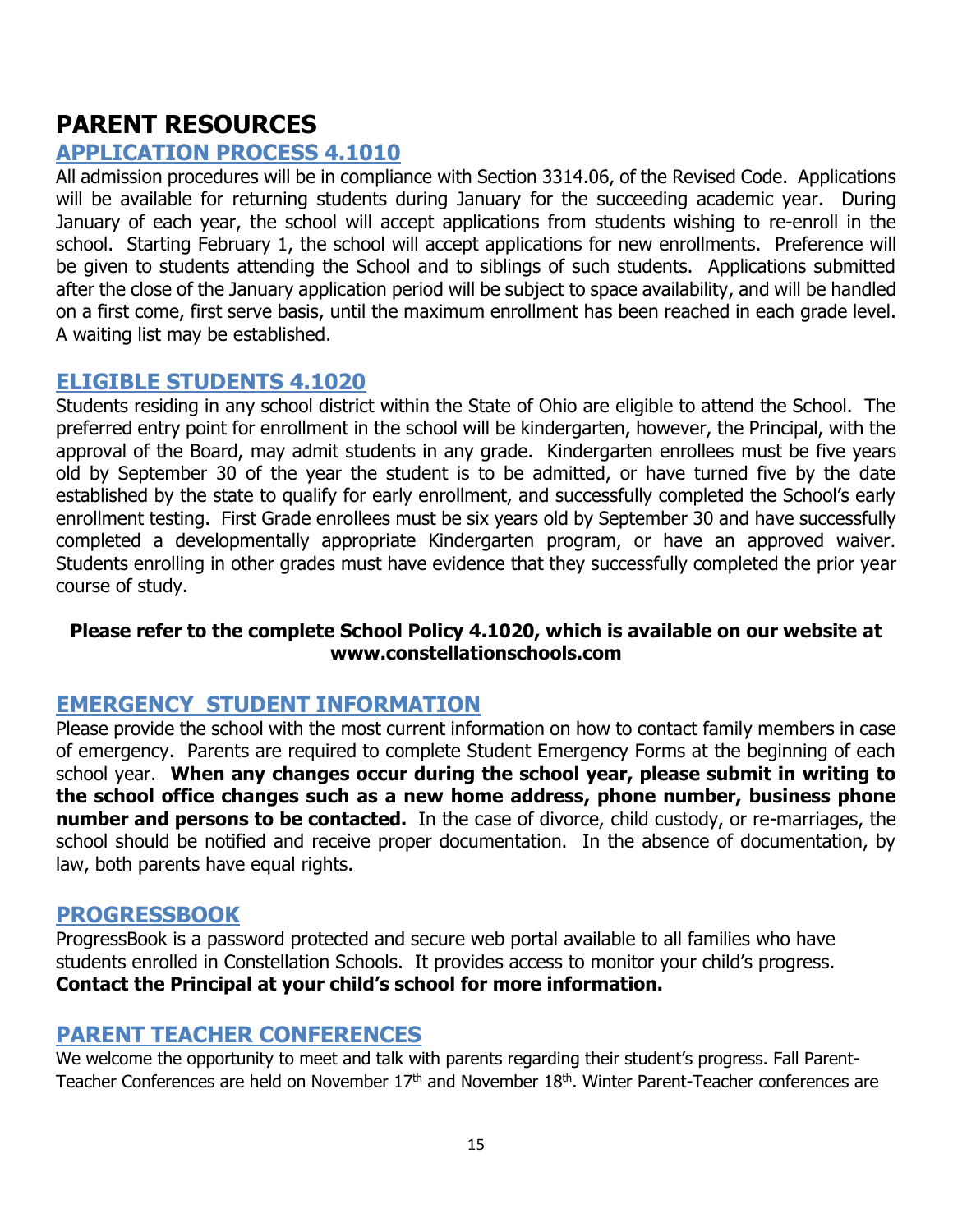held on February 16<sup>th</sup> and February 17<sup>th</sup>. Parents are encouraged to participate in Parent-Teacher conferences to discuss their child's progress.

## <span id="page-15-0"></span>**PROFESSIONAL QUALIFICATIONS**

The parent or guardian may request information in writing on the professional qualifications of each classroom teacher who provides instruction to your students. The information on each applicable teacher must be provided in a timely manner to any parent or guardian who requests it.

## <span id="page-15-1"></span>**PARENT SUPPORT ORGANIZATION 2.1190.5**

Parents are expected to create a parent-run organization to support the school. Such an organization would be an independent entity, separate and apart from the school. However, any activity or initiative undertaken by the Parent Support Organization, including fund raising activities, on behalf of the School, in the name of the School, on School property, or, at any School-sponsored event, must be approved in advance by the Principal.

#### **Please refer to the complete School Policy 2.1190.5, which is available on our website at www.constellationschools.com**

### <span id="page-15-2"></span>**VOLUNTEERS 5.2040**

All prospective volunteers are required to complete a criminal background check every three years. There is no charge to have this done. The background check is done at our Administrative Office in Parma. Please contact the Human Resource Department at 216-712-7600 to schedule an appointment.

#### **Please refer to the complete School Policy 5.2040, which is available on our website at [www.constellationschools.com](http://www.constellationschools.com/)**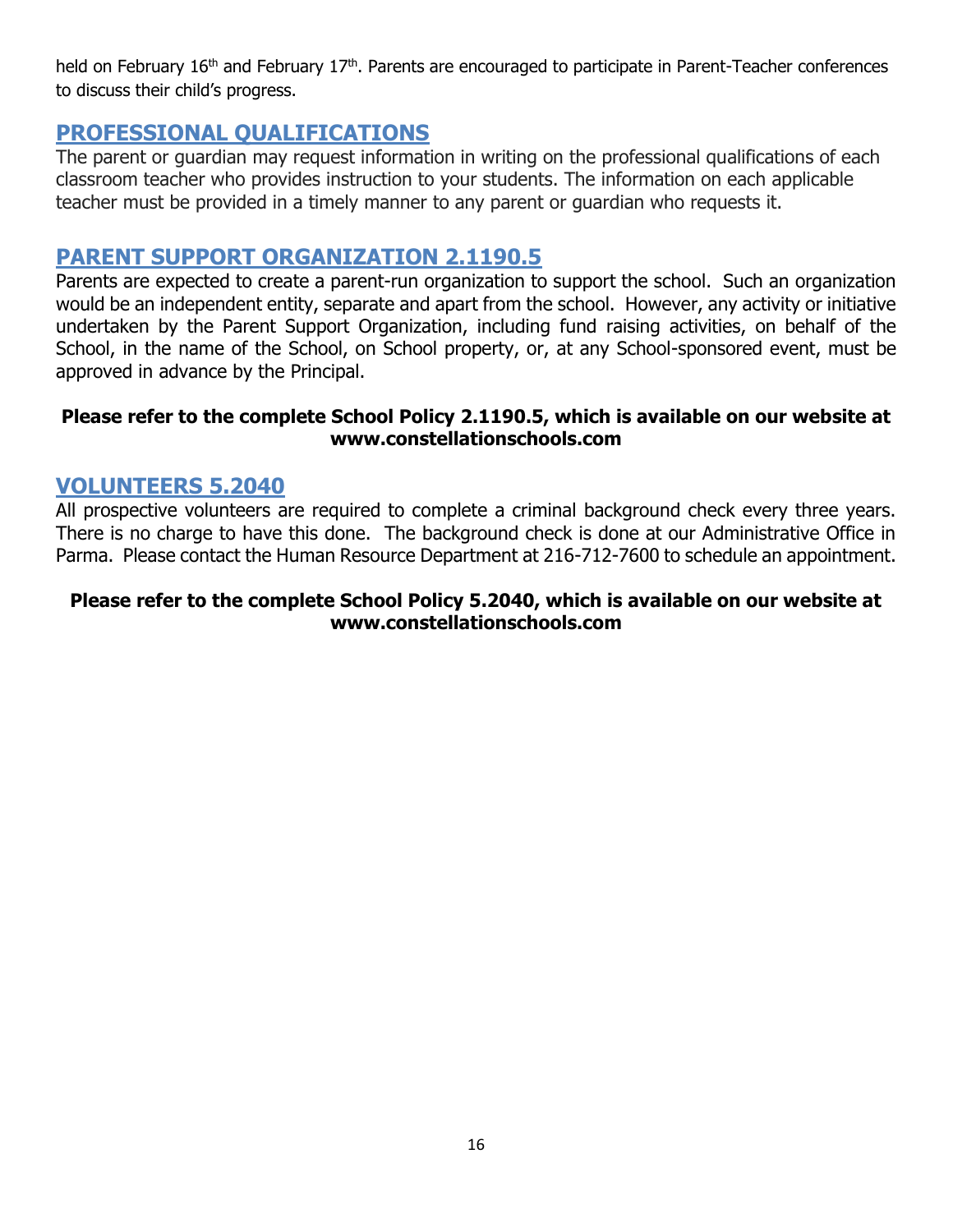

# **2021-2022 CALENDAR OF EVENTS**

| August 17        | All Staff Return - In-Service, Collaboration, Professional<br>Development                                            |
|------------------|----------------------------------------------------------------------------------------------------------------------|
| August 18 & 19   | In-Service, Collaboration, Professional Development -<br>Paraprofessionals Do Not Report                             |
| August 20        | <b>School Closed</b>                                                                                                 |
| August 23 - 26   | In-Service, Collaboration, Professional Development                                                                  |
| August 27        | <b>School Closed</b>                                                                                                 |
| August 30 & 31   | In-Service, Collaboration, Professional Development                                                                  |
| September 1 & 2  | In-Service, Collaboration, Professional Development                                                                  |
| September 3      | <b>School Closed</b>                                                                                                 |
| September 6      | Labor Day (School Closed)                                                                                            |
| September 7      | First Day of School                                                                                                  |
| September 17     | In-Service, Collaboration, Professional Development (No<br>School)                                                   |
| October 1        | In-Service, Collaboration, Professional Development -                                                                |
|                  | Paraprofessionals Do Not Report (No School)                                                                          |
| October 4        | <b>School Closed</b>                                                                                                 |
| October 15       | In-Service, Collaboration, Professional Development (No<br>School)                                                   |
| November 1 & 2   | In-Service, Collaboration, Professional Development -<br>Paraprofessionals Do Not Report on November 2nd (No School) |
| November 5       | 1 <sup>st</sup> Quarter Ends                                                                                         |
| November 12      | Building Work Day - Paraprofessionals Do Not Report (No<br>School)                                                   |
| November 17 & 18 | <b>Evening Parent Conferences</b>                                                                                    |
| November 19      | <b>School Closed</b>                                                                                                 |
| November 22 & 23 | In-Service, Collaboration, Professional Development                                                                  |
| November 24-26   | Thanksgiving Break (No School)                                                                                       |
| December 20-31   | Winter Break (No School)                                                                                             |
| January 3        | In-Service, Collaboration, Professional Development -                                                                |
|                  | Paraprofessionals Do Not Report (No School)                                                                          |
| January 17       | MLK Day (No School)                                                                                                  |
| January 21       | In-Service, Collaboration, Professional Development (No<br>School)                                                   |